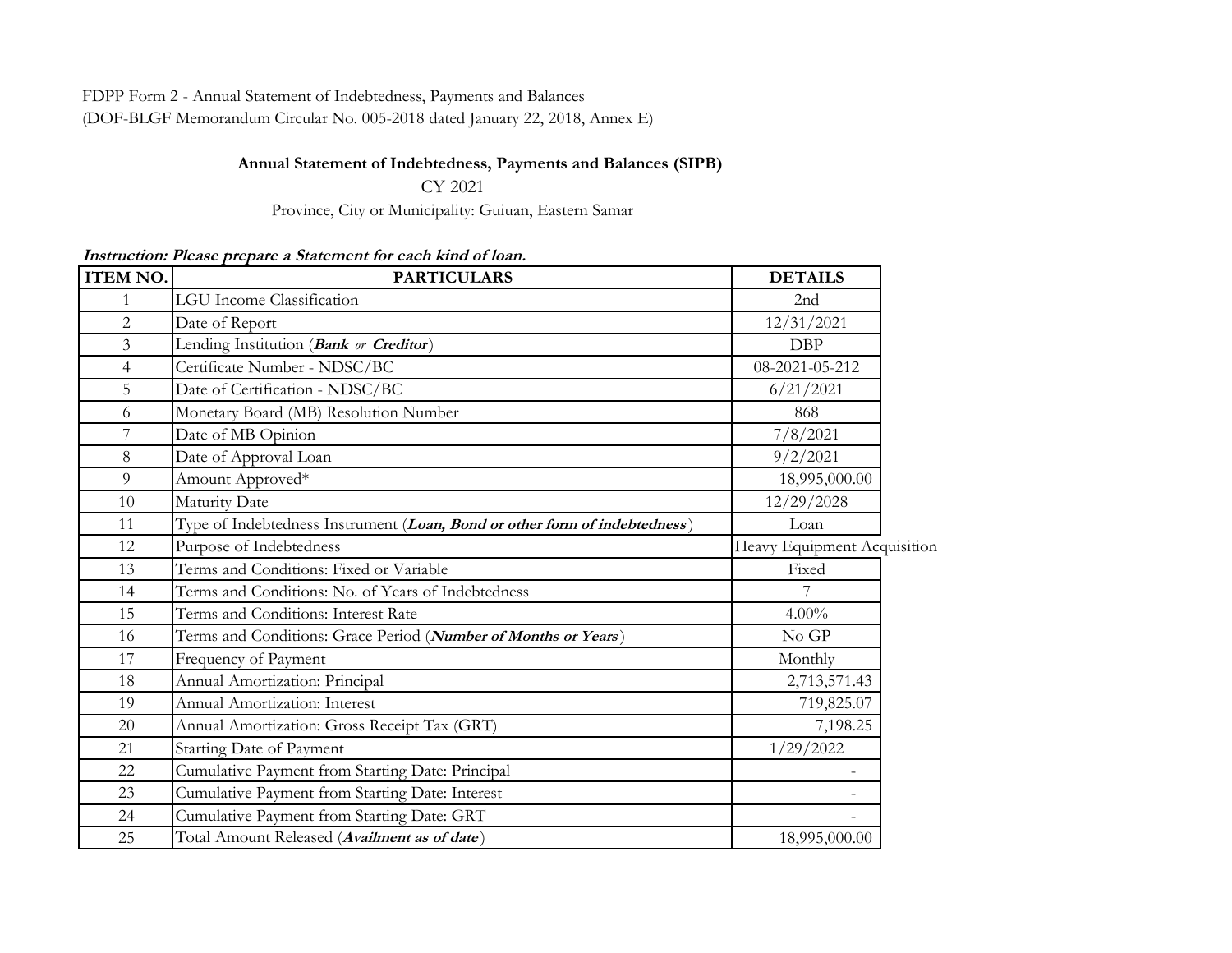| 26 | Remaining Balance to Date / Undrawn Amount ( <i>Line 9-25=26</i> ) |                 |
|----|--------------------------------------------------------------------|-----------------|
| 27 | Outstanding Loan Balance After Principal Payment (Line 9-22=27)    | 18,995,000.00   |
| 28 | Arrears: Principal (if any)                                        |                 |
| 29 | Arrears: Interest (if any)                                         |                 |
| 30 | Collateral Security                                                | Deposit Holdout |
| 31 | Deposit to Bond Sinking Fund for the Year                          |                 |
| 32 | Sinking Fund Balance to Date, if any                               |                 |
| 33 | Breakdown of Fees and Other Related Costs (of loan)                | DST             |
| 34 | Other Relevant Terms and Conditions (of loan)                      | EQUI            |

Certified Correct by: Date Issued:

Local Treasurer

*Note:*

*\*Please indicate if on a staggered basis.*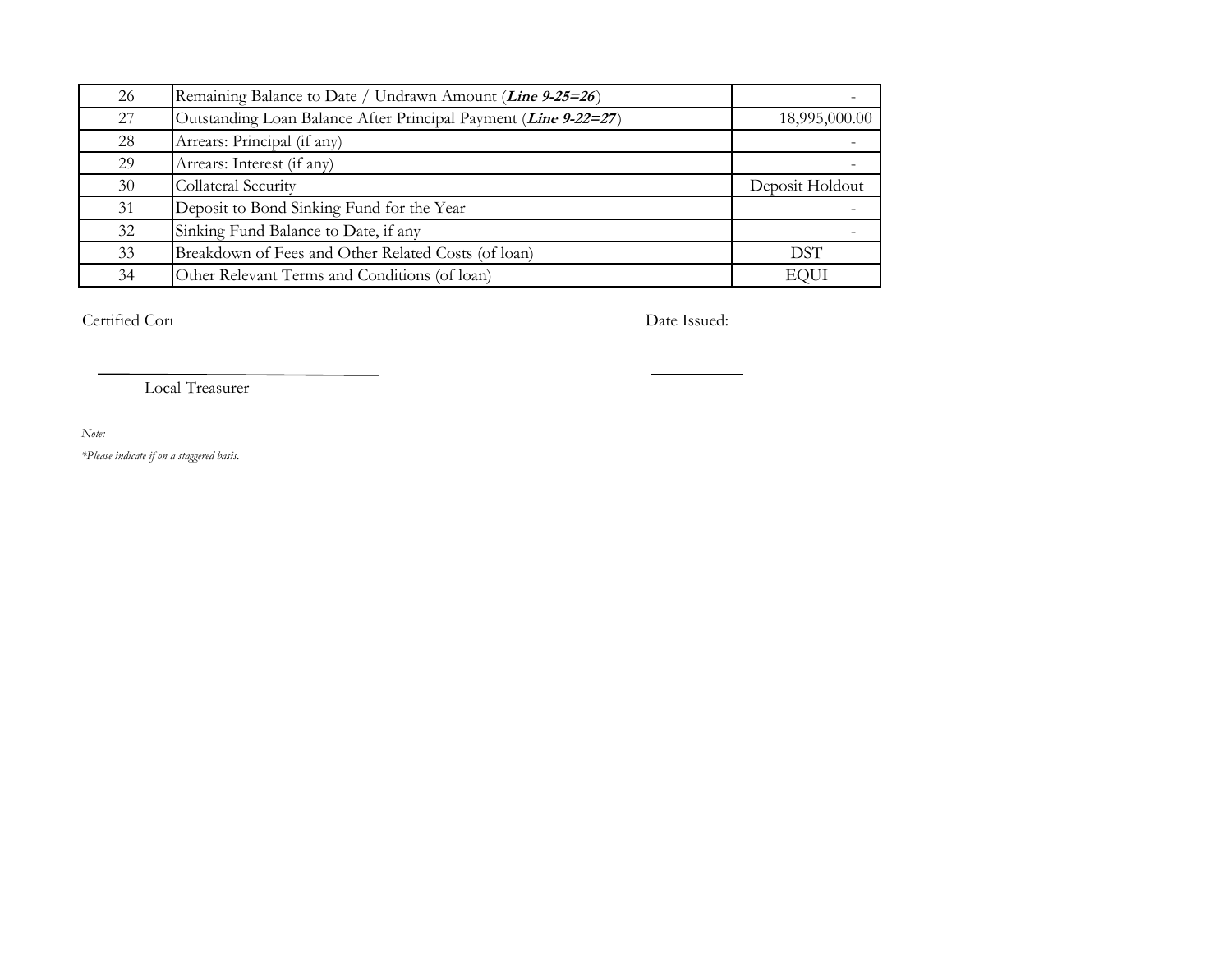FDPP Form 2 - Annual Statement of Indebtedness, Payments and Balances

(DOF-BLGF Memorandum Circular No. 005-2018 dated January 22, 2018, Annex E)

## **Annual Statement of Indebtedness, Payments and Balances (SIPB)**

CY 2021

Province, City or Municipality: Guiuan, Eastern Samar

**Instruction: Please prepare a Statement for each kind of loan.**

| <b>ITEM NO.</b> | <b>PARTICULARS</b>                                                         | <b>DETAILS</b>  |
|-----------------|----------------------------------------------------------------------------|-----------------|
| 1               | <b>LGU</b> Income Classification                                           | 2nd             |
| 2               | Date of Report                                                             | 12/31/2021      |
| 3               | Lending Institution (Bank or Creditor)                                     | <b>DBP</b>      |
| $\overline{4}$  | Certificate Number - NDSC/BC                                               | 08-2021-05-212  |
| 5               | Date of Certification - NDSC/BC                                            | 6/21/2021       |
| 6               | Monetary Board (MB) Resolution Number                                      | 868             |
| 7               | Date of MB Opinion                                                         | 7/8/2021        |
| 8               | Date of Approval Loan                                                      | 9/2/2021        |
| 9               | Amount Approved*                                                           | 1,219,800.00    |
| 10              | Maturity Date                                                              | 12/23/2036      |
| 11              | Type of Indebtedness Instrument (Loan, Bond or other form of indebtedness) | Loan            |
| 12              | Purpose of Indebtedness                                                    | Lot Acquisition |
| 13              | Terms and Conditions: Fixed or Variable                                    | Fixed           |
| 14              | Terms and Conditions: No. of Years of Indebtedness                         | 15              |
| 15              | Terms and Conditions: Interest Rate                                        | $4.00\%$        |
| 16              | Terms and Conditions: Grace Period (Number of Months or Years)             | 3 Years         |
| 17              | Frequency of Payment                                                       | Monthly         |
| 18              | Annual Amortization: Principal                                             |                 |
| 19              | Annual Amortization: Interest                                              | 49,469.67       |
| 20              | Annual Amortization: Gross Receipt Tax (GRT)                               | 494.70          |
| 21              | Starting Date of Payment                                                   | 1/23/2022       |
| 22              | Cumulative Payment from Starting Date: Principal                           |                 |
| 23              | Cumulative Payment from Starting Date: Interest                            |                 |
| 24              | Cumulative Payment from Starting Date: GRT                                 |                 |
| 25              | Total Amount Released (Availment as of date)                               | 1,219,800.00    |